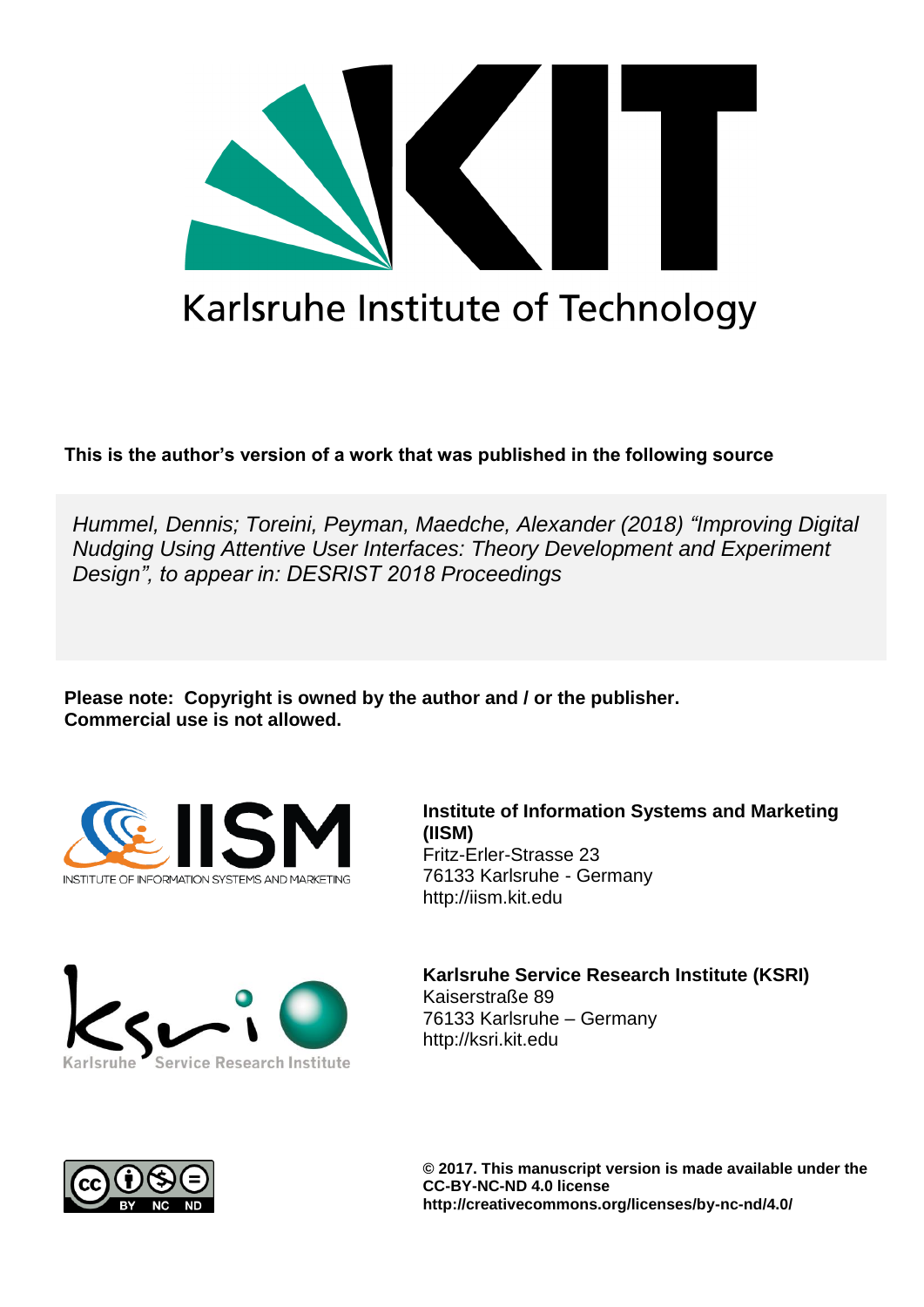# **Improving Digital Nudging Using Attentive User Interfaces: Theory Development and Experiment Design**

Dennis Hummel<sup>1</sup>, Peyman Toreini<sup>1</sup>, Alexander Maedche<sup>1</sup>

<sup>1</sup>Institute of Information Systems and Marketing (IISM), Karlsruhe Institute of Technology (KIT), Karlsruhe, Germany

{dennis.hummel; peyman.toreini; alexander.maedche}@kit.edu

**Abstract.** Digital nudging is building on the nudging concept established by behavioral economics. Although nudging and digital nudging have received increasing attention from academia and practitioners, there is evidence that it might be less effective than expected. This lacking effectiveness is in part due to not noticing and cognitively processing the digital nudge. Thus, more invasive methods are needed, and we suggest that using attentive user interfaces based on eyetracking technology can further enhance the impact of digital nudges. These will be particularly effective when users would have missed out on certain digital nudges presented on the user interface. Hence, we propose a design science project with a focus on the evaluation phase which includes the theoretical underpinning as well as an experimental design of attentive user interfaces for digital nudges. Thereby, we build on an e-commerce context and suggest giving customers, that do not recognize a digital nudge, interactive real-time feedback. Our artifact can be used by practitioners to improve the usability of digital interfaces.

**Keywords:** Digital Nudging, Attention Awareness, UI, Design Science

#### **1 Introduction**

The concept of nudging [1] is receiving increasing attention from academia and practitioners. Numerous studies have implemented nudges in energy, environment, or health (e.g. [2, 3]) and even the 2017 Nobel prize in economics has been awarded to Richard Thaler for his work in behavioral economics. Digital nudging has been the latest development of the nudge theory [4]. It describes "the use of user-interface design elements to guide people's behavior in digital choice environments" [4]. Nudging has also reached policy making by various "nudge units" in Western societies (e.g. [5]).

Yet, nudging is not always effective. From a systematic literature review, we identified at least twenty studies that report no or only mixed results (e.g. [6, 7]). For instance, Fellner et al. [6] aimed to increase law compliance, but only one out of three intervention was successful. We hypothesize that the missing effects might in part be due to not noticing and cognitively processing the nudge. To support this hypothesis, we report on findings from a recent eye-tracking study that included processing digital nudges. In the study, participants were asked to choose a sales channel to contract a student loan. A green box contained a digital nudge with additional information on the security features of the online channel. Thereby, we tried to nudge participants towards the online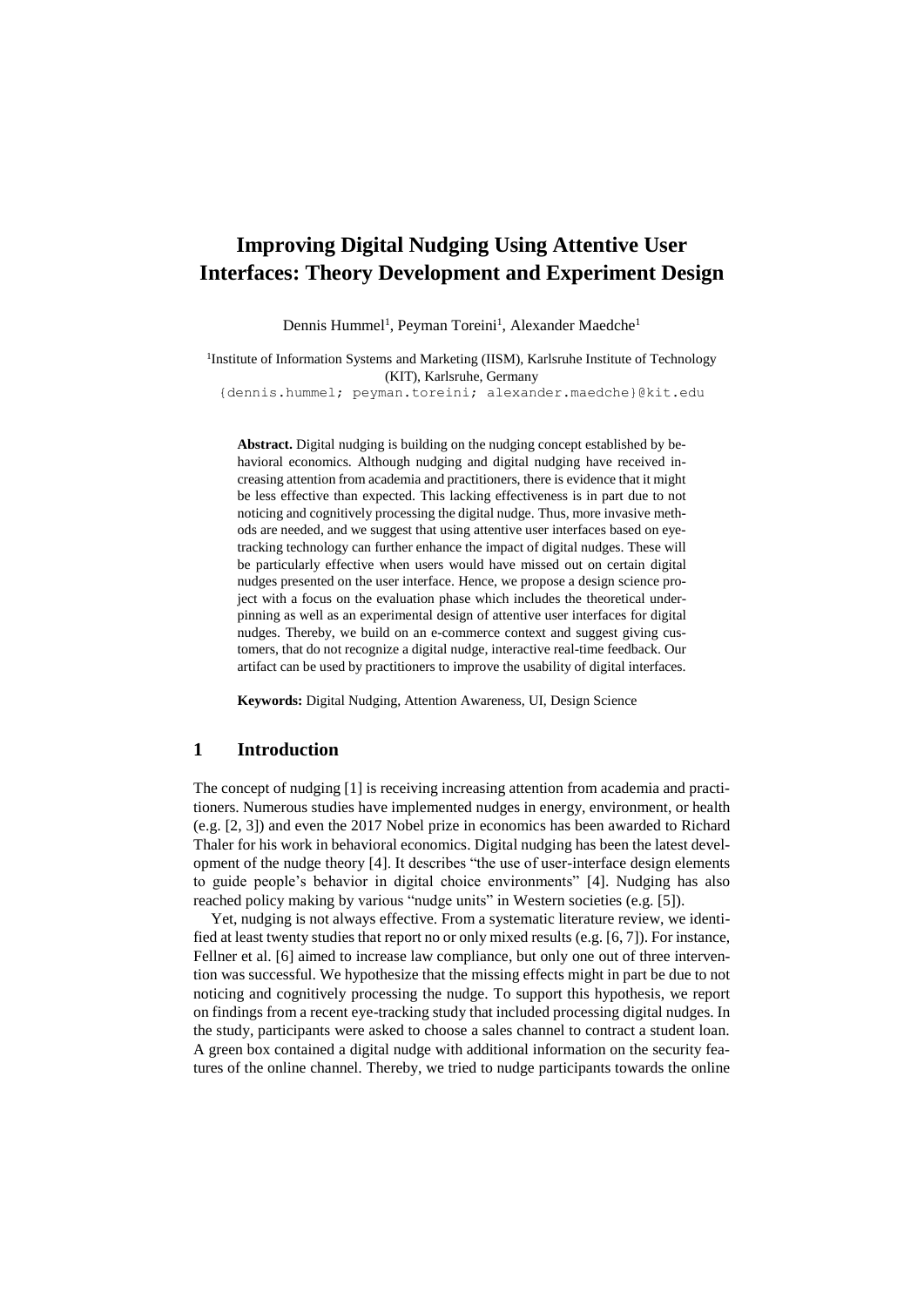channel by showing such security-related features. While one participant (left side) noticed all available information, another one (right side) read the instructions but jumped directly to the channel choice without noticing the intervention. Such failure can be explained by inattentional blindness [8]. This type of blindness refers to the failure to notice fully visible content on the UI because the user's attention was engaged with another object.



**Fig. 1.** Eye-tracking screenshots of participants noticing the digital nudge and not noticing it.

To improve the perception of digital nudges, the cognition of it has to be improved. To do so, several options are possible. Among such options, we suggest using attentive UIs [9–11], that recognize whether participants have noticed all available information. Eyemovement data are known as a source for studying visual attention and perception of the users [12]. Thereby, using eye-tracking devices and monitoring the visual behavior of the users in real-time can be used to detect inattentional blindness on UIs. This information is used as an input for attentive UIs and designing interactive elements to correct such failures. Such elements are in line with the definition of nudging as they do not forbid any options. Designing a feedback mechanism supports the users to improve their visual behavior, to recognize the nudge, and to gain trust in the system.

The constructs of trust and risk are major determinants of channel choices (e.g. [13, 14]), and companies often provide important security information, e.g. through seals, on the online channel. Similar to Kim et al. [13], we assume that these constructs are affected by such security information. Hence, the attentive user interfaces are especially helpful in a risk and trust context, and they will support the user in detecting such seals. We propose an experimental design to answer the following research question:

*RQ: How to design feedback mechanisms in attentive user interfaces to enhance the perception of digital nudges, and to improve (reduce) the Internet trust (perceived risk) of the digital financial service?*

To answer the research question, we aim to conduct a laboratory experiment in a German university lab. Thereby, we follow the design science research (DSR) approach suggested by Kuechler and Vaishnavi [15]. We aim to design attentive user interfaces giving feedback to enhance the perception of digital nudges. To test whether the attentive user interface makes a difference, we measure the digital nudge perception and further constructs of the e-commerce website. For researchers, we contribute to an extension of the current digital nudging approach by going beyond the pure focus on user interface design elements. Practitioners can benefit from our approach by getting insights on how to design an attentive user interface in an e-commerce context and whether this technology is applicable for their context.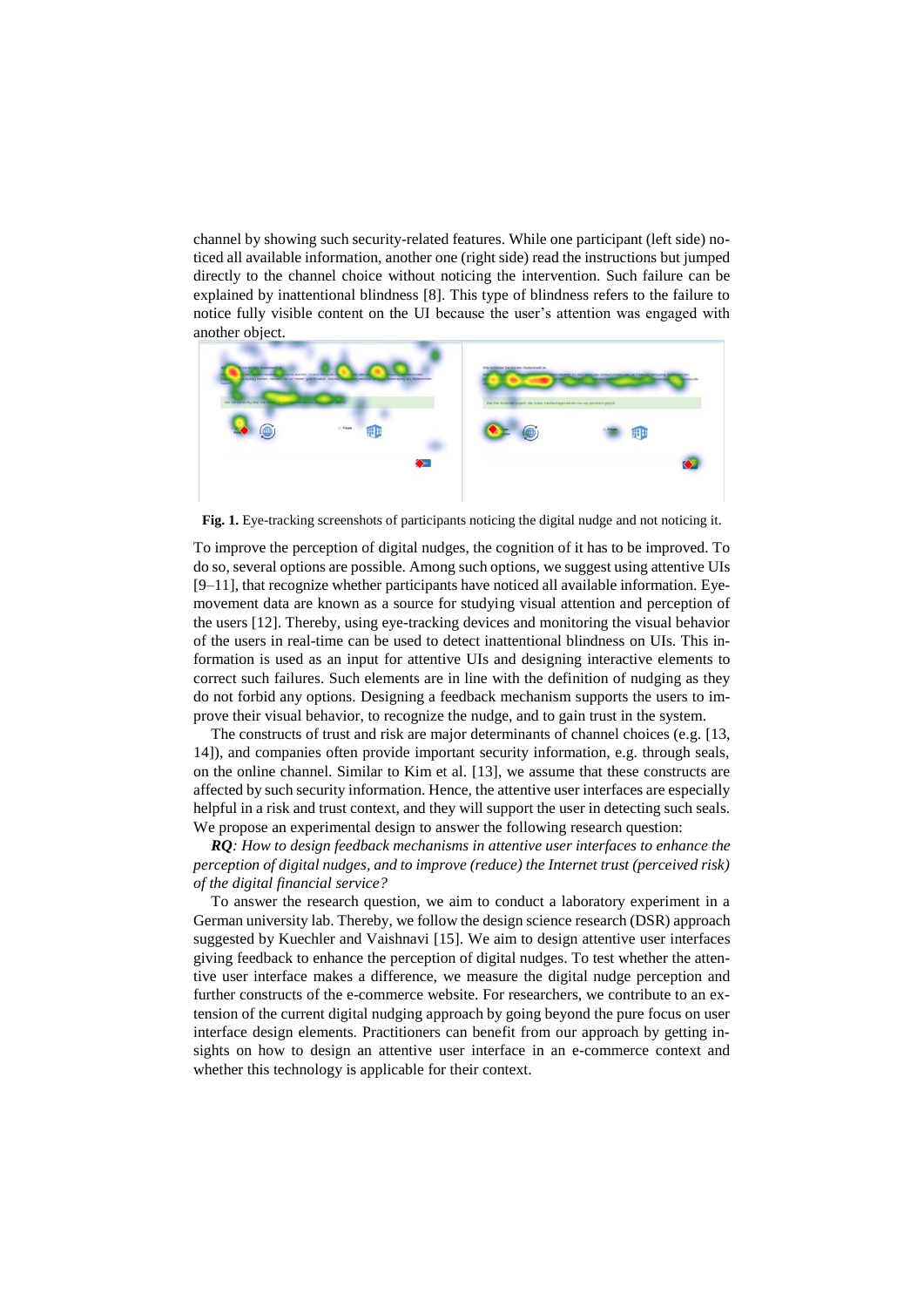#### **2 Theoretical Foundations**

Nudging [1] has proven to be effective in a variety of online contexts (e.g. [7, 16]), Potentially for this reasons, IS researchers have developed an own theory on digital nudging [4, 17]. Currently, there is a growing stream of conceptual papers on digital nudging. These papers encompass literature reviews [18], research-in-progress papers, mainly on experimental designs or with preliminary results, or policy papers [19].

Studies on (digital) nudging have already been conducted in a risk and privacy context [20, 21]). This context is particularly applicable as it is one of the main inhibitors of digital channel usage and online shopping [14]. Therefore, it is promising to look deeper into the definitions and mechanisms of important constructs in this context, such as perceived risk and Internet trust. *Perceived risk* can be defined as "a function of uncertainty about the potential outcomes of a behavior and the possible unpleasantness of these outcomes" [22] and it has been studied by various researchers in the past (e.g. [22, 23]). On the other hand, *Internet trust* can be defined as "trust beliefs reflecting confidence that personal information submitted to Internet websites will be handled competently, reliably, and safely" [24]. Both items are established in the e-commerce and IS context (e.g. [13, 24]) and are thus a reliable instrument to measure the success of the feedback mechanism. For example, Kim et al. [13] use trust as one of the main predictors of the intention to purchase online.

Intelligent User Interfaces (IUIs) are known as UIs that utilize user's relevant data to support the efficiency and effectiveness of them [25]. As we are moving towards a data economy, the importance of such systems increases, especially on the Internet [26]. Moreover, the attention of the users is known as the scarce resource and the importance of managing users' attention in discussed as the theory of attention economy at the beginning of 2000 [27]. Attention-aware systems are known as a class of IUI in which they are sensitive to the attention allocation of the users [9, 10], and have the goal to support users avoiding attentional failures in digital environments [28]. Feedback mechanisms are a common nudge and researchers have used them, for instance, to raise awareness of the data collected by smartphone apps [20].

#### **3 Method and Artifact**

This project is structured based on design science research (DSR) methodology following Kuechler and Vaishnavi [15] by focusing on the first design cycle. As the first step is to get aware of the problem, we conducted a literature review in addition to the eyetracking study (see above). The results from the conducted literature review supported us to get an overview of the topic as well as to identify research gaps. Additionally, the results from it show the existence of inattentional blindness with regard to the nudges on the UI. In the suggested phase of the first design cycle, we identified meta-requirements and, based on them, proposed theory-grounded design principles for designing attentive user interfaces. In this step, we classified the design principles based on the existing orientations suggested by Chandra et al. [29]. Next, we consider the development of this system by integrating eye-tracking devices and respective technologies.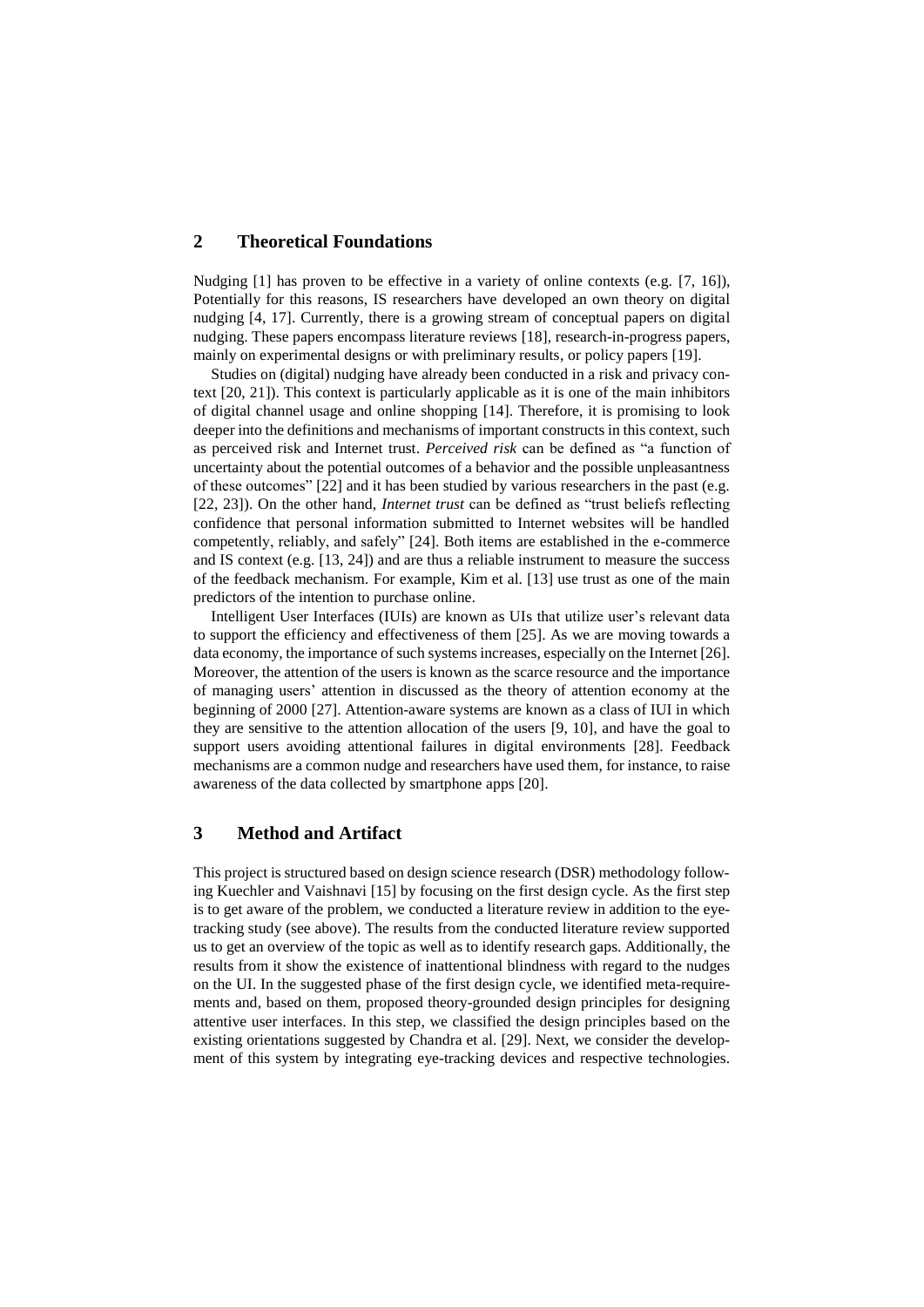Finally, we plan to evaluate the design of this system in a lab experiment. Currently, we are in the evaluation phase and this paper is focused on presenting the plan for conducting the lab experiment to evaluate the proposed design for attentive UIs.

As a first design principle (DP1), we consider designing an artifact that is sensitive to the attention of the user by utilizing eye-tracking technology. To reach this purpose, we use an existing eye-tracking technology, and collect the gaze position of the user in pre-defined area of interest. By utilizing this technology, the system provides the functionality for detecting the visual attention of the users in real-time. Therefore, it is considered as material-oriented DP. Furthermore, the artifact consists of a feedback mechanism that gives the users the hint that they might not have processed all relevant information and forces them to go back to the choice (DP2). As this DP describes both material properties (provide feedback) and objects (to make users aware of what they missed), it is considered as action- and material-oriented DP. Finally, the digital nudge will be highlighted as soon as the user returns and enable the user to notice the missed information (DP3). This is considered an action-oriented DP (see also Figure 2).



**Fig. 2.** Instantiation of an attentive user interface to improve digital nudging.

## **4 Evaluation and Experimental Design**

To evaluate the design principles, we derived several hypotheses. The first hypothesis starts from the idea that the feedback mechanism increases the perception of the digital nudge. As the digital nudge provides additional security information, the increased perception will also impact the perceived risk and the Internet trust of the online channel. This is supported by earlier studies that experimented with feedback mechanisms to improve the object perception [30].

**Hypothesis H1**: *Participants that do not notice the digital nudge initially but received feedback will have a higher digital nudge perception compared with participants that do not notice the digital nudge and do not receive any feedback.*

Hypothesis 1 is based on the assumption that digital nudging makes a difference. Therefore, we also compare whether the digital nudge itself is working and claim that additional security information will benefit the properties of the online channel [31].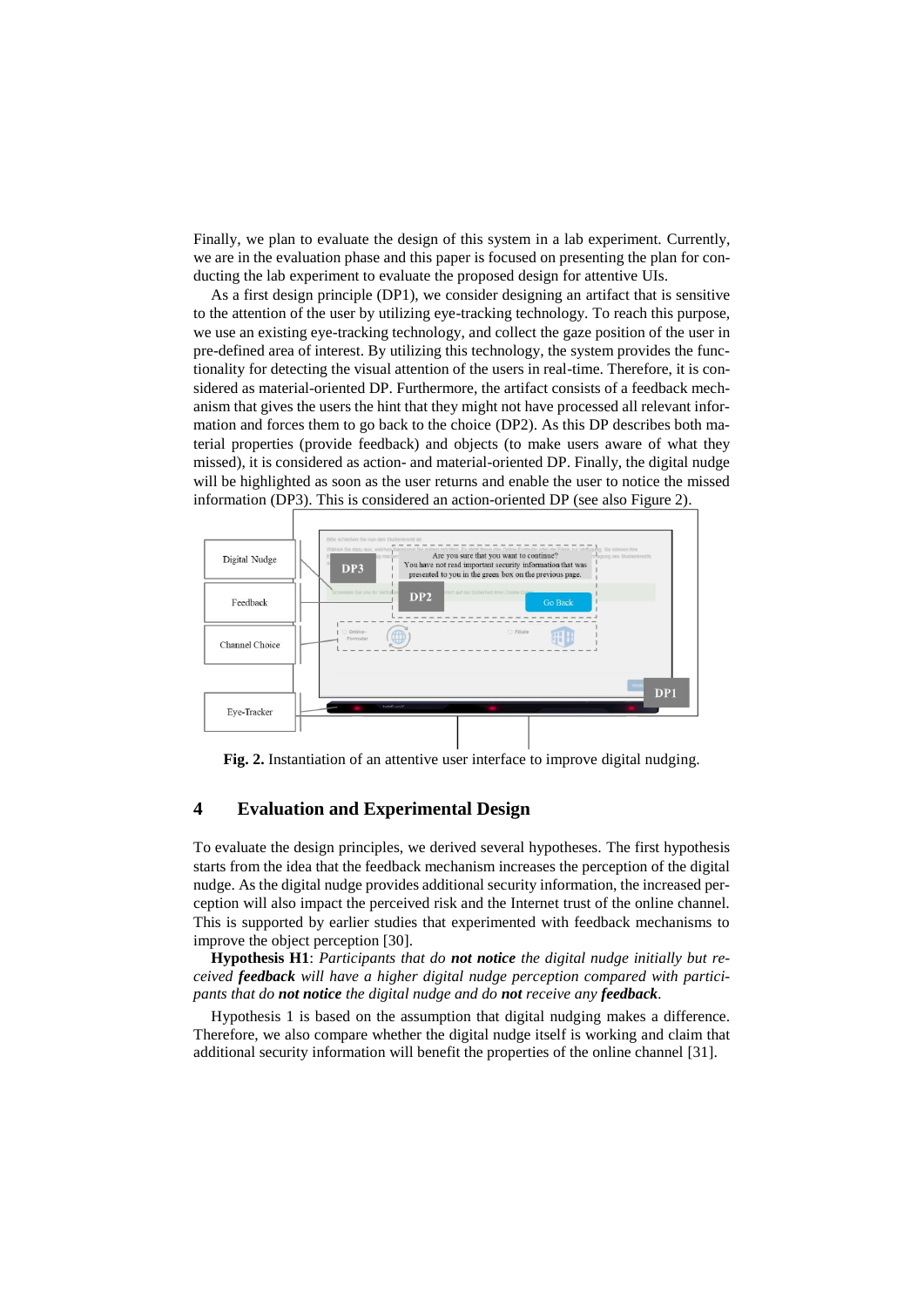**Hypothesis H2**: *Participants that notice the digital nudge and receive no feedback will have lower perceived risk and a higher Internet trust compared with participants that do not notice the digital nudge and do not receive any feedback.*

The hypotheses are synthesized in a research model (see Figure 3).





To test the hypotheses, we designed an experiment which will be conducted in a German university laboratory in 2018. The participants are part of the lab pool and they are invited by E-mail to take part in the experiment. The pool comprises mainly, but not exclusively, students of a large German university. To become a member of the pool, interested individuals can self-register themselves and they are given a compensation for their participation in the experiment.

Note that it is not possible to randomly assign the participants to the experimental groups based on their demographical characteristics. Instead, their group membership will depend on whether they notice the nudge (see Table 1). If they notice the digital nudge, they are assigned to group 1 as a feedback is not needed. If they do not notice it, the assignment to group 2 and 3 is random. Hence, we will have three groups in total.

We plan to invite 210 participants to participate in the experiment (70 participants per group). To calculate the group size, we utilized G\*Power 3.1.9.2 [32], and conducted an a-priori test. Assuming a medium effect size ( $f^2 = 0.25$ ) and a significance level of 0.05 for a sufficient statistical power (about 0.85) [33], a minimum total sample size of 197 participants is needed.

| <b>Groups</b>                      | <b>Receiving feedback</b>        | No feedback |
|------------------------------------|----------------------------------|-------------|
| Notice digital nudge initially     | n/a                              | Group 1     |
| Not notice digital nudge initially | $\overline{\phantom{a}}$ Group 2 | Group 3     |

**Table 1.** Overview of experimental groups

The experimental process is divided into four steps. Firstly, the participants are presented the general instructions about the experiment with information on context, timing and payout. Next, the participants browse a regular e-commerce website. In the buying stage, the participants have to purchase products and services. Thereby, they received a digital nudge and, depending on their experimental group, a feedback. Finally, the dependent variables and the control items are estimated with an online survey.

The channel choice will be measured using the binary choice between the online channel and the branch. Perceived risk based on Kim et al. [13] while Internet trust is based on Dinev and Hart [24]. We use the gaze duration to calculate whether the users noticed the nudge. A threshold value for this duration will be determined in a pre-test. Moreover, we use items of object perception [30] to determine the nudge perception.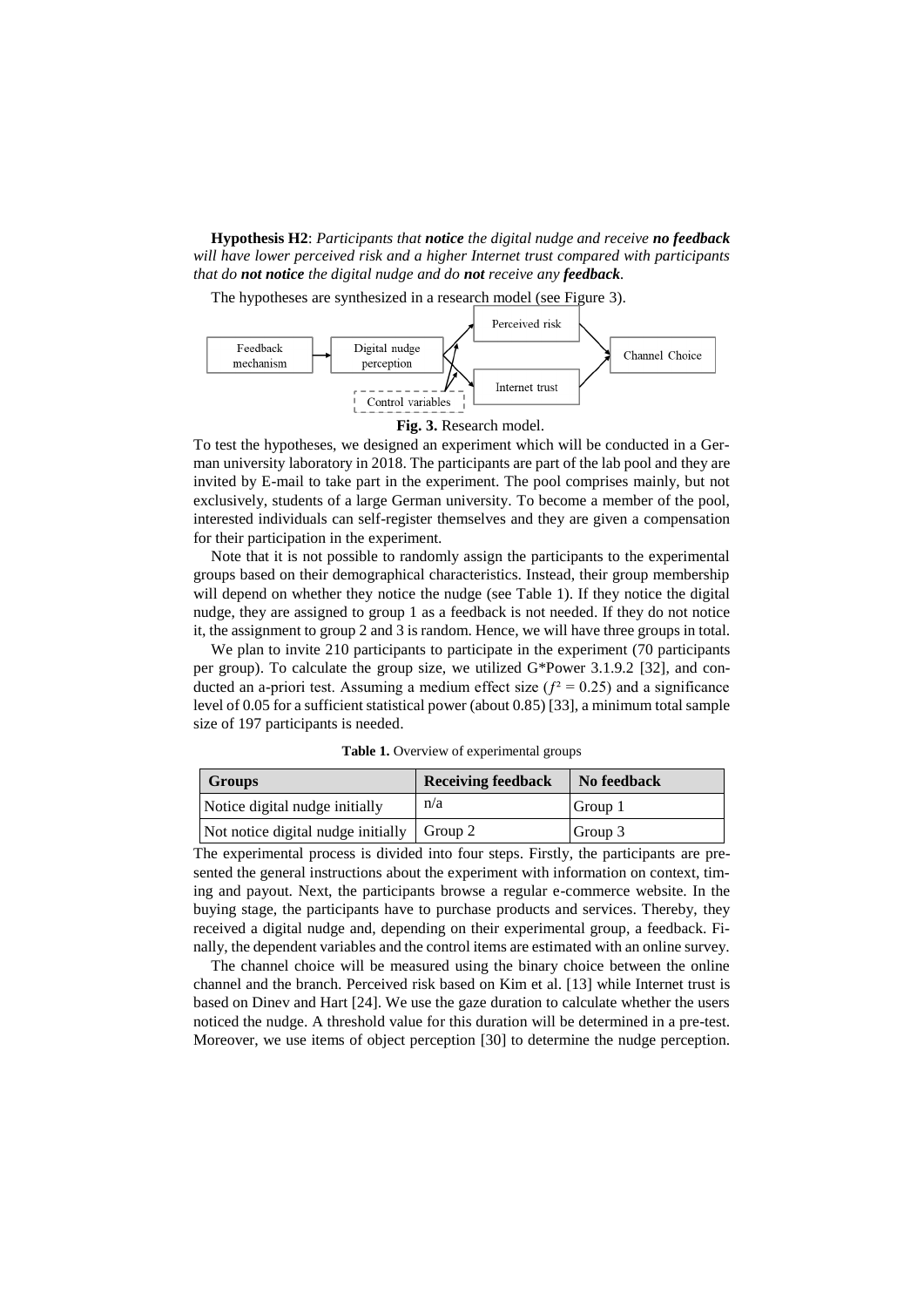Further, we estimate demographics and other control constructs such as focused attention [34], internet usage, online banking usage (both [35]), as well as perceived benefits and consumer disposition to trust (both [13]).

For the data analysis we use structured equation modelling (SEM). Generally, SEM can be divided into the covariance-based and the variance-based methodologies [36]. The first is usually theory driven and focuses of confirmatory research objectives while variance-based approaches are more predictive, data-driven and primarily exploratory [36]. Therefore, we will use a variance-based approach using SmartPLS 3.0.

### **5 Conclusion and Outlook**

This study outlines the theoretical development and experimental design for an attentive user interface. It contributes to existing research by theoretically extending the concept of digital nudging to go beyond simple design changes in the user interface. In the taxonomy of Gregor and Hevner [37], our study is considered as an improvement as the solution maturity is low but the application domain maturity is high.

This study has some limitations. Foremost, we have not conducted the experiment yet and thus we cannot be certain, whether the attentive user interface makes any difference. In addition, our sample will not be representative for the German Internet population as it consists mainly of students. In addition, each laboratory experiment is operating in a controlled environment which limits the generalizability of the results.

Hence, future studies could replicate our approach in different contexts and using even more elaborate measures of user-interfaces. Moreover, it is promising to examine whether too much attention might trigger counter-effects in the user (e.g. defiance).

#### **Acknowledgements**

This work has been funded by the Center of Excellence for Data & Analytics of KPMG AG in Germany and Commerz Business Consulting GmbH, Frankfurt.

#### **References**

- 1. Thaler, R.H., Sunstein, C.R.: Nudge: Improving Decisions About Health, Wealth, and Happiness. (2008).
- 2. Costa, D.L., Kahn, M.E.: Energy Conservation " Nudges " and Environmentalist Ideology : Evidence from a Randomized Residential Electricity Field Experiment. Journal of the European Economic Association. 11, 680–702 (2011).
- 3. Stämpfli, A.E., Stöckli, S., Brunner, T.A.: A nudge in a healthier direction: How environmental cues help restrained eaters pursue their weight-control goal. Appetite. 110, 94–102 (2017).
- 4. Weinmann, M., Schneider, C., von Brocke, J.: Digital Nudging. Business & Information Systems Engineering. (2016).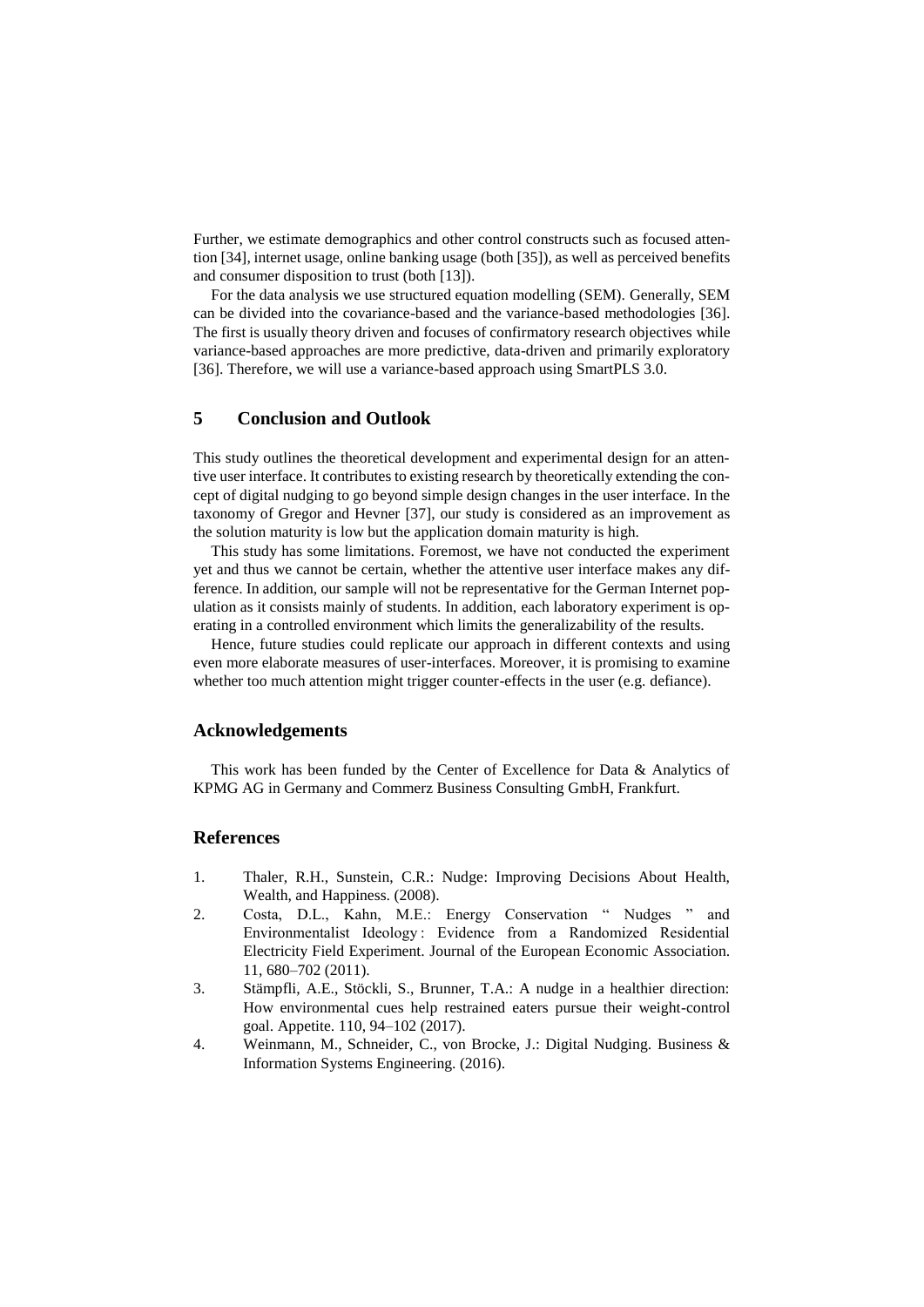- 5. Behavioral Insights Team: The Behavioural Insights Team Update Report 2015-2016. (2016).
- 6. Fellner, G., Sausgruber, R., Traxler, C.: Testing Enforcement Strategies in the Field: Appeal, Moral Information, Social Information. Journal of the European Economic Association. 11, 634–660 (2013).
- 7. Holt, T.A., Thorogood, M., Griffiths, F., Munday, S., Friede, T., Stables, D.: Automated electronic reminders to facilitate primary cardiovascular disease prevention: randomised controlled trial. British Journal of General Practice. 60, 137–143 (2010).
- 8. Mack, A., Rock, I.: Inattentional blindness. MIT Press, Cambridge, MA, US (1998).
- 9. Bulling, A.: Pervasive Attentive User Interfaces. IEEE Computer. 49, 94–98 (2016).
- 10. Vertegaal, R.: Attentive User Interfaces. Communications of the ACM. 46, 30– 33 (2003).
- 11. Toreini, P., Morana, S.: Designing Attention-Aware Business Intelligence and Analytics Dashboards. In: Research in Progress Proceedings of the 12th International Conference on Design Science Research in Information Systems and Technology. pp. 64–72 (2017).
- 12. Kowler, E.: Eye movements: The past 25years. Vision Research. 51, 1457– 1483 (2011).
- 13. Kim, D.J., Ferrin, D.L., Rao, H.R.: A trust-based consumer decision-making model in electronic commerce: The role of trust, perceived risk, and their antecedents. Decision Support Systems. 44, 544–564 (2008).
- 14. Hummel, D., Schacht, S., Maedche, A.: Determinants of Multi-Channel Behavior: Exploring Avenues for Future Research in the Services Industry. In: ICIS 2016 Proceedings. pp. 1–12 (2016).
- 15. Kuechler, B., Vaishnavi, V.: Theory Development in Design Science Research: Anatomy of a Research Project. European Journal of Information Systems. 17, 489–504 (2008).
- 16. Gallus, J.: Fostering Public Good Contributions with Symbolic Awards: A Large-Scale Natural Field Experiment at Wikipedia. Management Science. mnsc.2016.2540 (2016).
- 17. Schneider, C., Weinmann, M., vom Brocke, J.: Digital Nudging-Influencing Choices by Using Interface Design. Communications of the ACM. (2018).
- 18. Mirsch, T., Lehrer, C., Jung, R.: Digital Nudging : Altering User Behavior in Digital Environments. In: 13th International Conference on Wirtschaftsinformatik. pp. 634–648 (2017).
- 19. Gregor, S., Lee-Archer, B.: The digital nudge in social security administration. International Social Security Review. 69, 63–83 (2016).
- 20. Almuhimedi, H., Schaub, F., Sadeh, N., Adjerid, I., Acquisti, A., Gluck, J., Cranor, L., Agarwal, Y.: Your Location has been Shared 5,398 Times! A Field Study on Mobile App Privacy Nudging. In: Proceedings of the 2015 ACM Conference on Human Factors in Computing Systems. pp. 787–796 (2015).
- 21. Rodríguez-Priego, N., van Bavel, R., Monteleone, S.: The disconnection